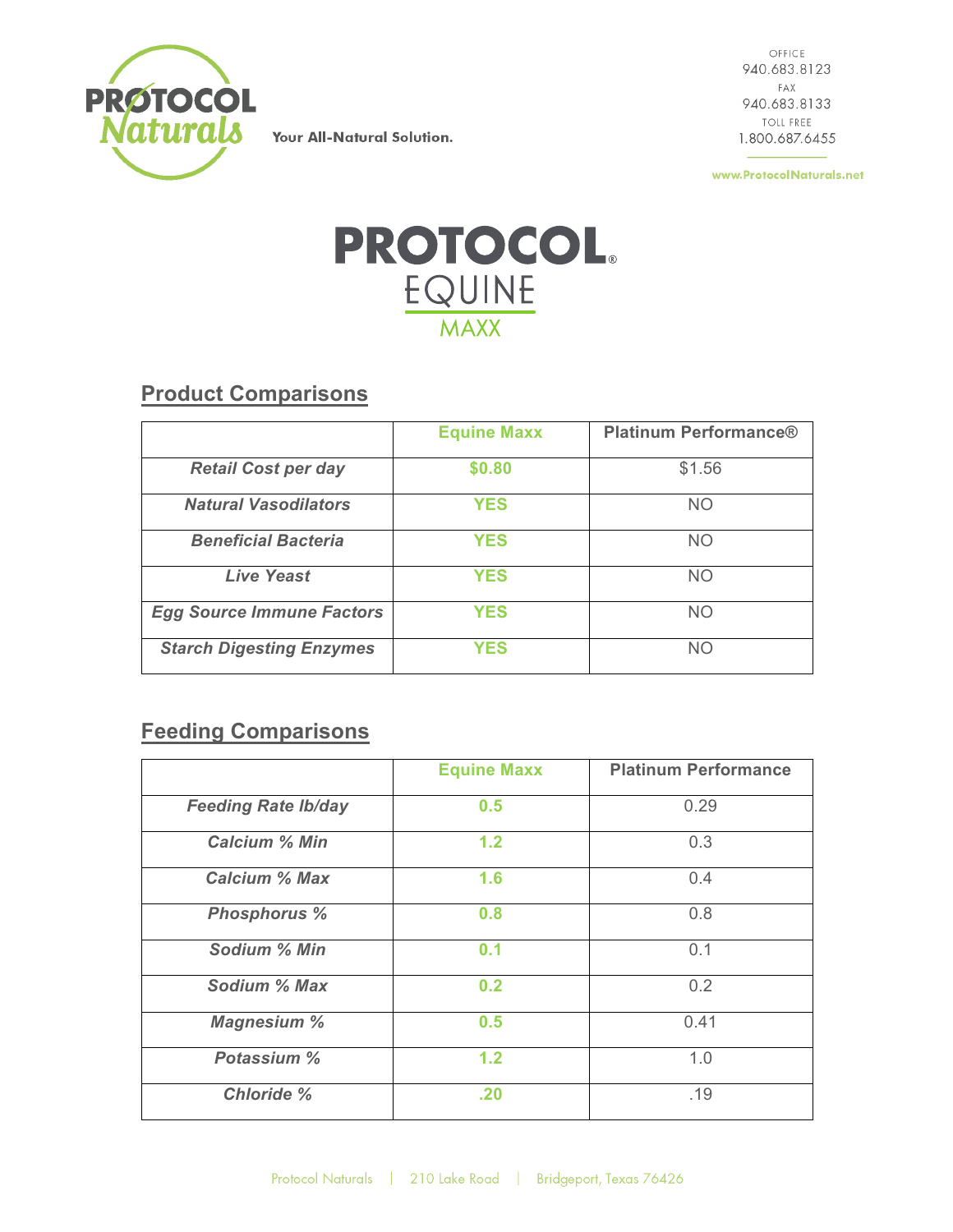| Sulfur %                  | .41            | .36            |
|---------------------------|----------------|----------------|
| <b>Copper ppm</b>         | 237            | 100            |
| <b>Iron</b>               | 2143           | 2000           |
| <b>Manganese</b>          | 1004           | 1000           |
| <b>Zinc</b>               | 2272           | 1000           |
| <b>Cobalt</b>             | 12.4           | 6              |
| <b>Chromium</b>           | $\overline{2}$ | $\overline{2}$ |
| <b>Selenium</b>           | 6.2            | 6              |
| <b>lodine</b>             | 18.6           | 5              |
| Vitamin A IU/Ib           | 44400          | 25772          |
| <b>Vitamin D</b>          | 14800          | 5154           |
| Vitamin E                 | 2555           | 2543           |
| Vitamin C mg/lb           | 370            | 859            |
| <b>Folic Acid</b>         | 1.1            | 34             |
| <b>Thiamin</b>            | 3.2            | 68             |
| <b>Riboflavin</b>         | 41.5           | 53             |
| <b>Niacin mg</b>          | 208            | 68             |
| <b>Choline mg</b>         | 1321           | 21             |
| <b>Pyridoxine B6</b>      | 5.5            | 109            |
| <b>Pantothenic Acid</b>   | 73.3           | 167            |
| <b>Biotin</b>             | 45.6           | $\overline{9}$ |
| Cyanocabalamin B12 mcg/lb | 200            | 151            |
| Glucosamine mg/lb         | 850            | 850            |
| <b>Arginine %</b>         | 1.2            | 1.53           |
|                           |                |                |